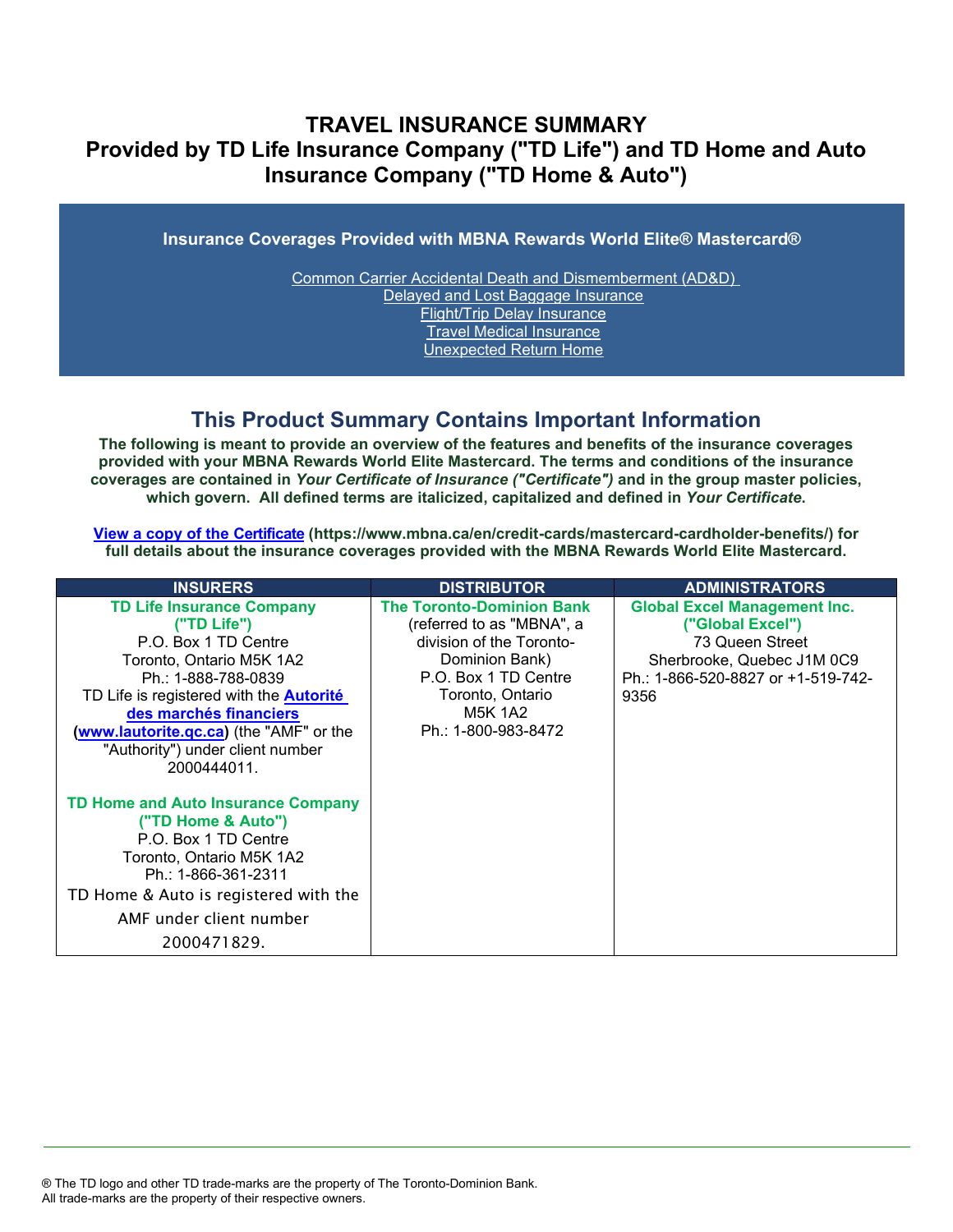# **General Information You Need to Know**

The following is applicable to **all insurance coverages** provided with the MBNA Rewards World Elite Mastercard, unless otherwise specified*:*



**Complaint Handling:** For information about our complaint processing policy and where a complaint may be filed, please visit our Customer Service & Problem Resolution page at: **<https://www.tdinsurance.com/customer-service/problem-resolution>**.



**Misrepresentation:** *You* must be accurate and complete in *Your* dealings with the *Insurer* at all times. The *Insurer* will not pay a claim if *You*, any person insured under *Your Certificate* or anyone acting on *Your* behalf makes a misrepresentation, attempts to deceive or mislead the *Insurer*, or makes a fraudulent, false statement or claim.



**Cancellation:** Insurance coverages are considered cancelled on the date the credit card account is closed. If, at any time, *You* don't want these insurance coverages, *You* can decide not to use them or contact *Your* credit card provider to apply for a different credit card with alternative insurance coverages.



**Cost:** Your MBNA Rewards World Elite Mastercard has an annual fee charged by your credit card provider. No additional fee will be charged for the insurance coverages provided with the MBNA Rewards World Elite Mastercard.



**Claims:** *You* must report *Your* claim to *Our Administrator* by calling 1-866-520-8827 no later than the following time limits after the date the covered event(s) occurred:

- **Common Carrier Accidental Death and Dismemberment** 
	- $\circ$  30 days; refer to section General Provisions Part 2 under "Notice of Claim" for full details.
- **Delayed & Lost Baggage Insurance** 
	- o 45 days; refer to Part 7 section 5 Claims for full details.
- **[Flight/Trip Delay](#page-4-1) Insurance**
	- $\circ$  45 days; refer to Part 8 under section 2 Claims for full details.
- **Travel Medical Insurance** 
	- $\circ$  immediately or as soon as reasonably possible to report the claim and no later than one (1) year to submit your claim form; refer to sections 7 and 8 for full details.
- **Unexpected Return Home** 
	- o 30 days; refer to section General Provisions for Part 3 under "Notice of Claim" for full details.

Once *We* have approved the claim, *We* will notify *You* and payment will be made within 60 days. If the claim has been denied, *We* will inform *You* of the claim denial reasons within 60 days. *You* can appeal the decision by submitting new information to *Our Administrator*. For complete details, please see the applicable claims section (as listed above) in *Your Certificate.*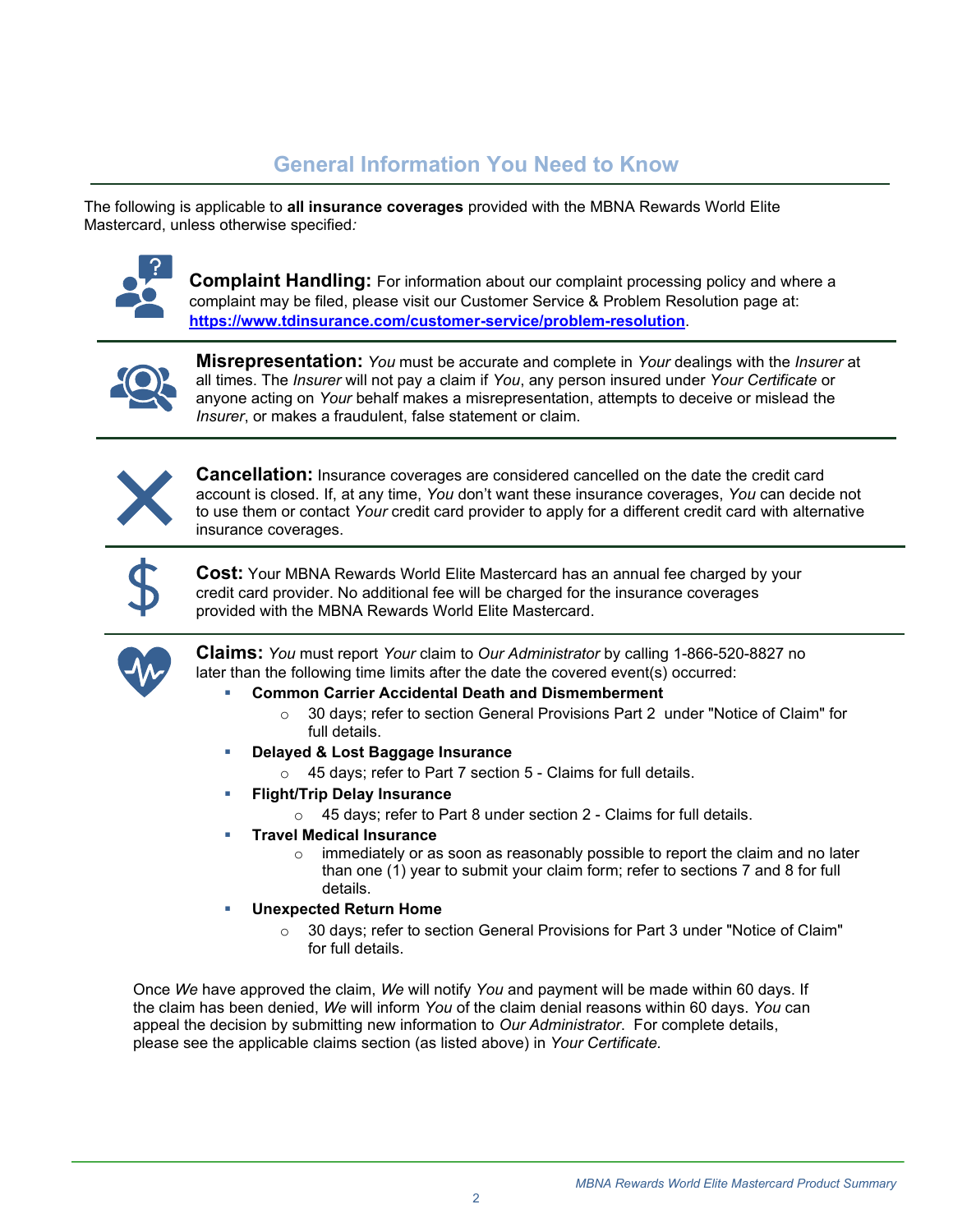# **General Information You Need to Know**

| <b>Eligibility:</b>                                                                     |                                                                                                                             |                                                                                                                                                                                                   |
|-----------------------------------------------------------------------------------------|-----------------------------------------------------------------------------------------------------------------------------|---------------------------------------------------------------------------------------------------------------------------------------------------------------------------------------------------|
| <b>Benefit</b>                                                                          | <b>Who is Eligible</b>                                                                                                      | <b>Additional Eligibility Requirements</b>                                                                                                                                                        |
| <b>Common Carrier</b><br><b>Accidental Death and</b><br><b>Dismemberment (AD&amp;D)</b> | <b>Primary Cardholder</b><br><b>Primary Cardholder's Spouse</b><br><b>Primary Cardholder's</b><br><b>Dependent Children</b> | Benefits apply when the<br>Cardholder charges all or part of<br>the cost of an Insured Person's<br>fare for travel on a Common<br>Carrier to the Account prior to<br>departure.                   |
| <b>Delayed and Lost Baggage</b>                                                         | <b>Primary Cardholder</b><br><b>Primary Cardholder's Spouse</b><br><b>Primary Cardholder's</b><br><b>Dependent Children</b> | Cardholder must pay the<br>a,<br>Ticket in full using their<br>Mastercard.                                                                                                                        |
| <b>Flight/Trip Delay</b>                                                                | <b>Primary Cardholder</b><br><b>Primary Cardholder's Spouse</b><br><b>Primary Cardholder's</b><br><b>Dependent Children</b> | 75% of the fare has been<br>ш<br>charged to Your Account and<br>or using Your Points.                                                                                                             |
| <b>Travel Medical Insurance</b>                                                         | <b>Primary Cardholder</b><br><b>Primary Cardholder's Spouse</b><br><b>Primary Cardholder's</b><br><b>Dependent Children</b> | Primary Cardholder, Primary<br>×<br>Cardholder's Spouse and<br>Authorized User are under<br>65 years of age on the<br>Departure date and<br>throughout the Covered Trip;<br>is covered under GHIP |
| <b>Unexpected Return Home</b>                                                           | <b>Primary Cardholder</b><br><b>Primary Cardholder's Spouse</b><br><b>Primary Cardholder's</b><br><b>Dependent Children</b> | Benefits apply when the<br>a.<br>Cardholder charges all or<br>part of the cost of the fare for<br>travel.                                                                                         |

**Note:** For full details, please see the "Eligibility" section and/or the definition of "*Insured Person*" in each *Certificate*.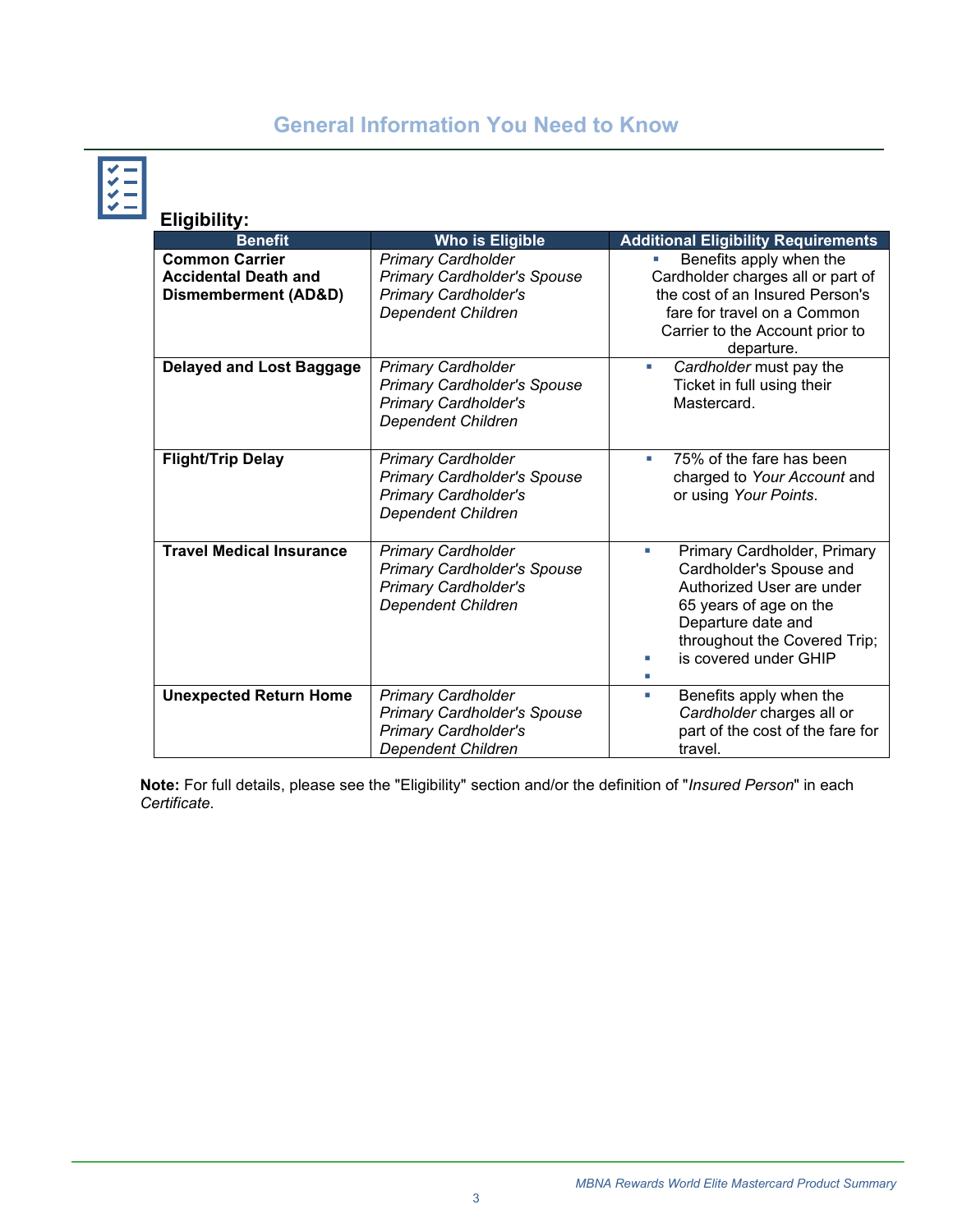## **Common Carrier Accidental Death and Dismemberment (AD&D)**

<span id="page-3-0"></span>*Issued by TD Life Insurance Company under Group Policy Number TGV008 (the "Policy") to MBNA, a division of The Toronto-Dominion Bank (the "Policyholder"). Global Excel provides Claims and Assistance services under the Group Policy.*

#### **What is included in this coverage?**

 Common Carrier Accidental Death and Dismemberment provides coverage in the event that an *Insured Person*, while traveling as a passenger on a *Common Carrier* during a *Trip* suffers an *Accidental Bodily Injury*

## **What are the benefits?**

| <b>Benefit</b>                                                                | <b>Maximum Benefit Payable</b> |
|-------------------------------------------------------------------------------|--------------------------------|
| Accidental Death and Dismemberment, Loss of Sight, Speech, or Hearing Benefit |                                |
| Loss of Life                                                                  | \$1,000,000                    |
| Loss of Both Hands or Feet                                                    | \$1,000,000                    |
| Loss of One Foot or One Hand and the Entire Sight of One Eye                  | \$1,000,000                    |
| Loss of Entire Sight of Both Eyes                                             | \$1,000,000                    |
| Loss of One Hand and One Foot                                                 | \$1,000,000                    |
| Loss of Speech and Hearing                                                    | \$1,000,000                    |
| Loss of One Hand or One Foot                                                  | \$500,000                      |
| Loss of Entire Sight of One Eye                                               | \$500,000                      |
| Loss of Speech                                                                | \$500,000                      |
| Loss of Hearing                                                               | \$500,000                      |
| Loss of Thumb and Index Finger on the same hand                               | \$250,000                      |

 **Note: If an** *Insured Person* **has multiple Losses as a result of one accident, only the single largest benefit amount applicable to the Loss suffered is payable. The loss of life benefit of a** *Cardholder* **will be paid to the designated beneficiary that must be in writing and filed with** *Our Administrator***.** 

## **What are the limitations and exclusions?**

This insurance contains limitations and exclusions. Benefits will not be paid if the Loss is directly or indirectly as a result of one or more of the following:

- Disease
- Suicide
- War or Insurrection
- **Intoxication**
- **Drugs or Poison**
- Criminal Offence
- **Medical Complications**

For complete details, please see the Part 2 – Common Carrier Accidental Death and Dismemberment (AD&D) Benefits Certificate of Insurance section in *Your Certificate.*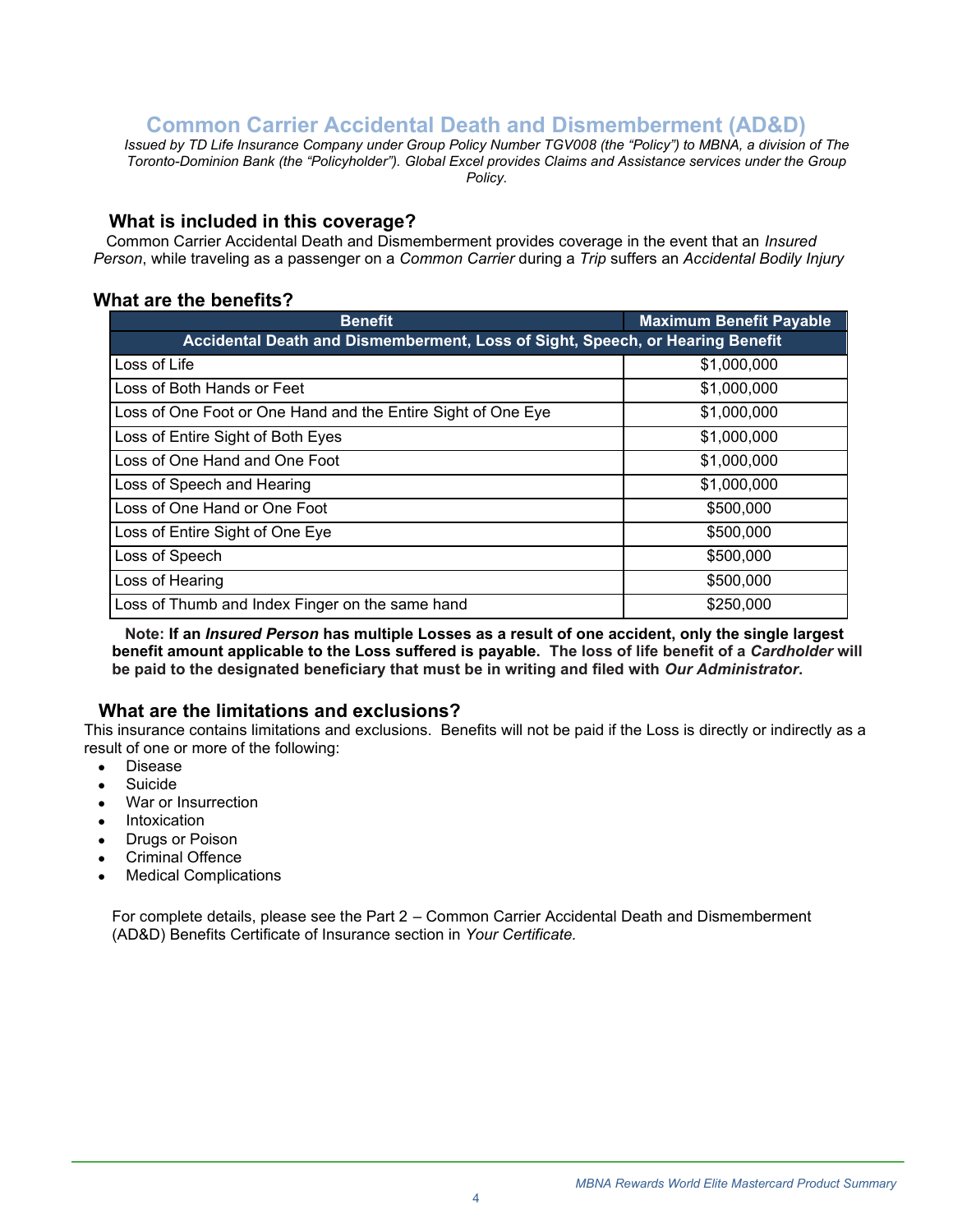## **Delayed and Lost Baggage Insurance**

<span id="page-4-0"></span>*Issued by TD Home & Auto under Group Policy Number TGV017 (the "Policy") to MBNA, a division of The Toronto-Dominion Bank (the "Policyholder"). Global Excel provides Claims and Assistance services under the Group Policy.*

#### **What is included in this coverage?**

Delayed and Lost Baggage Insurance provides financial protection if a traveller's baggage has been lost while on a *Covered Trip* or the baggage has been delayed upon arrival at the final destination.

#### **What are the benefits?**

| <b>Benefit</b>  | <b>Maximum Benefit Payable</b>                                                                                                                                                              |
|-----------------|---------------------------------------------------------------------------------------------------------------------------------------------------------------------------------------------|
| Delayed Baggage | For baggage delayed over 4 hours, up to \$1,000 of coverage per Covered Person<br>for the purchase of Essential Items, such as clothing and toiletries.                                     |
| Lost Baggage    | Up to \$1,000 of coverage per Covered Person per trip to reimburse You for the<br>portion of the replacement cost of personal property not covered by Common<br>Carrier or other insurance. |

**Note:** To activate coverage, the *Cardholder* must pay for the *Ticket* in full using their Mastercard. Coverage will be in force while baggage is in the custody of the *Common Carrier*.

### **What are the limitations and exclusions?**

This insurance contains limitations and exclusions.

No coverage is provided for *Losses* when the *Checked Baggage* is delayed on a Covered Person's return home to their province or residence; expenses incurred more than 96 hours after arriving at the *Final Destination* shown on the *Ticket*; expenses incurred after the *Check Baggage* is returned to the *Covered Person*. Losses caused by or resulting from any criminal act by the *Covered Person*; baggage not checked; baggage held, seized, quarantined or destroyed by customs or government agency; money; securities; credit cards and other negotiable instruments; tickets and documents**.**

<span id="page-4-1"></span>For complete details, please see the Part 7 – Delayed & Lost Baggage Certificate of Insurance section in *Your Certificate.*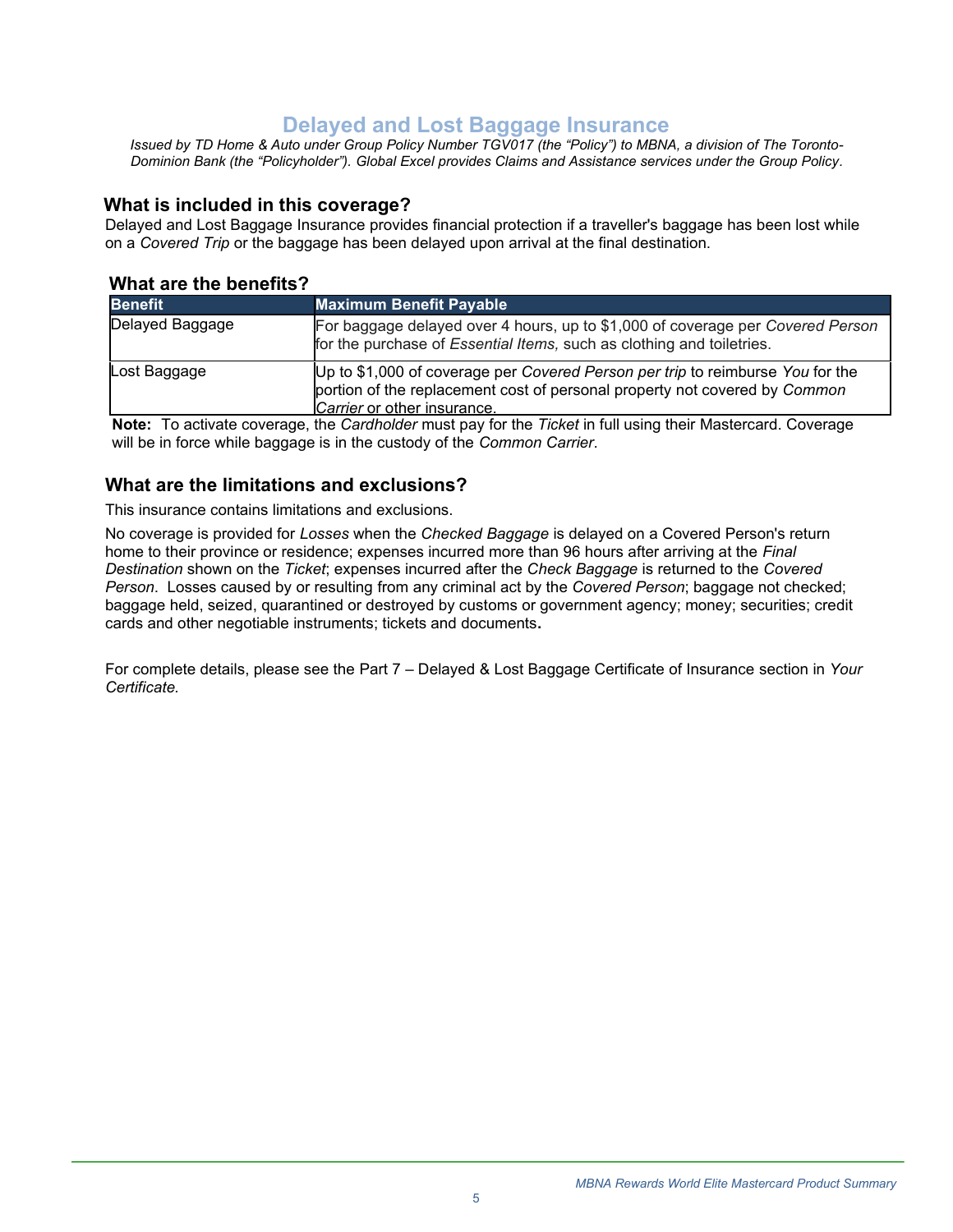## **Flight/Trip Delay Insurance**

<span id="page-5-0"></span>*Issued by TD Home & Auto under Group Policy Number TGV019 (the "Policy") to MBNA, a division of The Toronto-Dominion Bank (the "Policyholder"). Global Excel provides Claims and Assistance services under the Group Policy.*

#### **What is included in this coverage?**

Flight/Trip Delay Insurance provides coverage to reimburse reasonable expenses for meals and accommodation while delayed for covered causes (e.g. severe weather condition, unforeseen equipment failure, strike or other job action, etc.) and reasonable additional ground transportation expenses.

#### **What are the benefits?**

| <b>Benefit</b>    | <b>Maximum Benefit Payable</b>                                                                                                               |
|-------------------|----------------------------------------------------------------------------------------------------------------------------------------------|
| Flight/Trip Delay | Up to \$500 for reasonable expenses for meals and accommodation if your flight/trip<br>is delayed for an eligible cause for 4 hours or more. |

**Note**: To activate coverage, at least 75% of *Your* trip cost must be paid for using *Your* Credit Card and/or associated points.

#### **What are the limitations and exclusions?**

This coverage does not include any loss directly and /or indirectly due to:

- 1. An event which was made public or known to the *Cardholder* prior to the date the trip was booked;
- 2. Laws, regulations or orders issued or mad e by any government or Public Authority;
- 3. Strikes or labor disputes that existed or of which advanced warning had been given prior to the date the *Covered Trip* was booked;
- 4. Cancellation due to the withdrawal from service temporarily or permanently of any *Common Carrier* on the orders or recommendations of any Port Authority or the Aviation Agency of any similar body in any country; or
- 5. A bomb search or bomb threat.

For complete details, please see the Part 8 – Flight/Trip Delay Certificate of Insurance section in *Your Certificate.*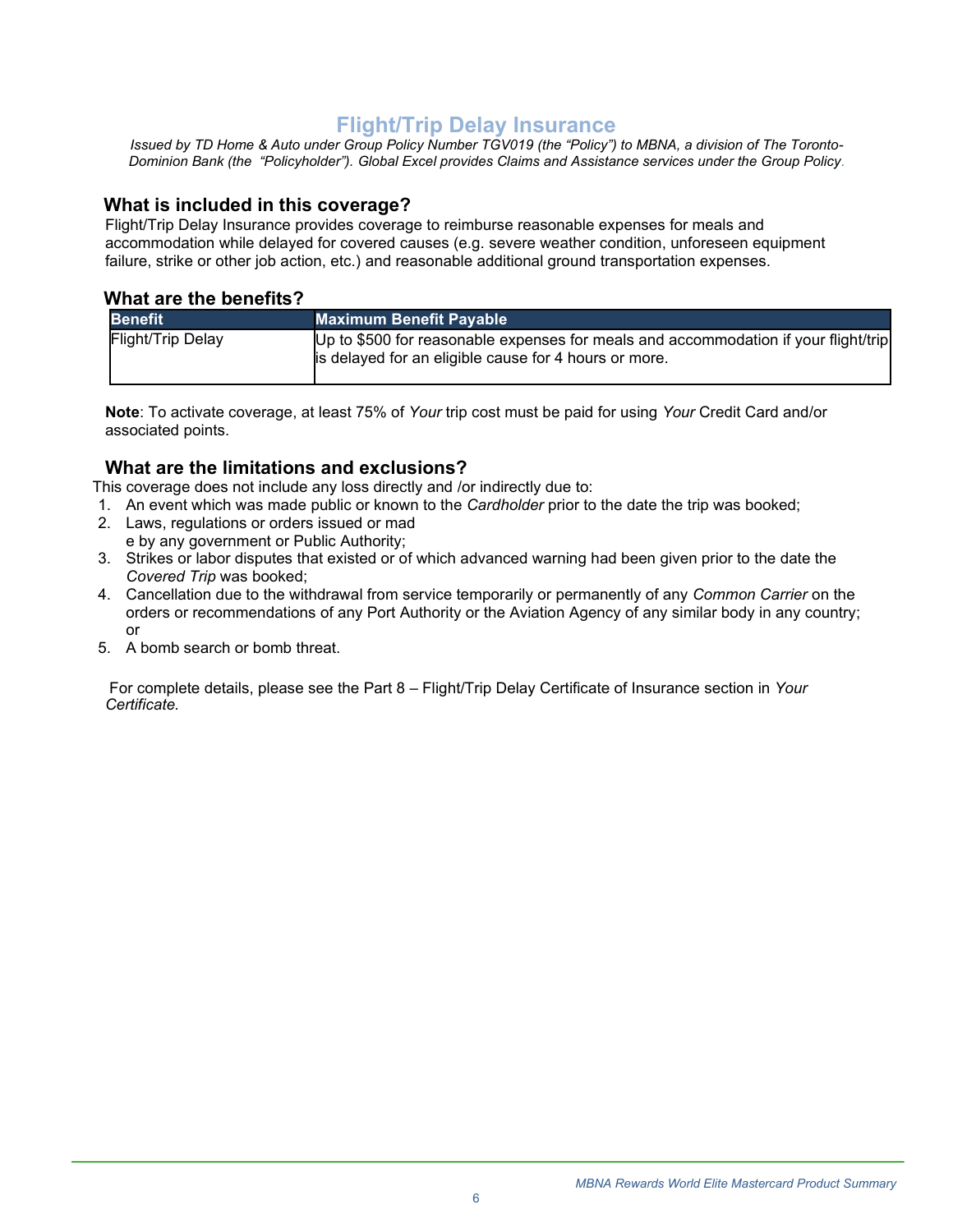## **Travel Medical Insurance**

<span id="page-6-0"></span>*Underwritten by TD Life under Group Policy TI002 issued to The Toronto-Dominion Bank (the "Policyholder" or "TD Canada Trust"). Global Excel provides Claims and Assistance services.*

#### **What is included in this coverage?**

Travel Medical Insurance coverage pays a benefit if an *Insured Person* suffers an eligible *Medical Emergency*  during a *Covered Trip*.

### **What are the benefits?**

| Coverage                                | <b>Maximum Benefit Payable</b><br>(per Insured Person per Covered Trip)                              |
|-----------------------------------------|------------------------------------------------------------------------------------------------------|
| <b>Medical Emergency Insurance</b>      | Up to \$2,000,000 per Insured Person per Covered Trip                                                |
| Private duty nursing                    | Up to \$5,000                                                                                        |
| Accidental dental                       | Up to \$2,000                                                                                        |
| <b>Bedside Companion</b>                | Round trip economy air fare and up to \$1,500 for meals and<br>accommodation for a Bedside Companion |
| <b>Travelling Companion</b>             | One-way economy air fare                                                                             |
| Return and escort of Dependent Children | One-way economy air fare and escort if required by airline                                           |
| Vehicle return                          | Up to \$1,000                                                                                        |
| Return of deceased                      | Up to \$5,000                                                                                        |

### **What are the limitations and exclusions?**

This insurance contains limitations and exclusions (e.g., *Medical Conditions* that are not *Stable*, pregnancy, child born on trip, excessive use of alcohol, high risk activities, etc.). This insurance may not cover claims related *to Pre-Existing Medical Conditions* (e.g., heart conditions, high blood pressure, arthritis, etc.) that existed prior to the date of departure.

For complete details, please see the "Limitations and Exclusions: What your insurance does not cover" (Section 7) and "General Conditions" (Section 11) sections in *Your Certificate*.

#### **What is the coverage period?**

The coverage period begins when the eligible *Insured Person* departs on a *Covered Trip*.

<span id="page-6-1"></span>**Note**: The *Insured Person's* trip may be longer than the *Maximum Number of Covered Days*. However, only a *Medical Emergency* occurring within the first *Maximum Number of Covered Days* following the departure from the *Insured Person*'s province or territory will be considered. For this purpose, the day of departure counts as a full day.

**Unexpected Return Home**